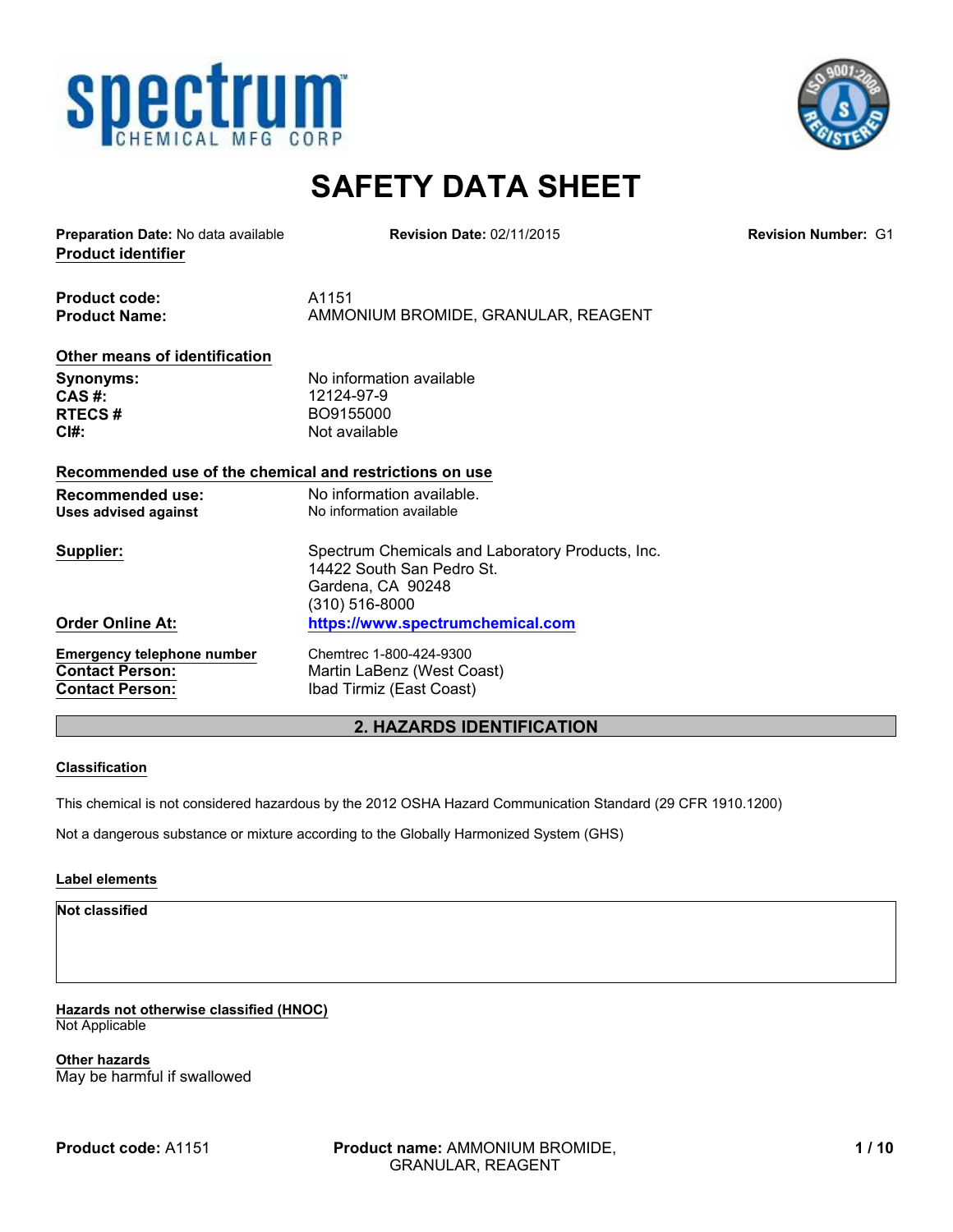# **3. COMPOSITION/INFORMATION ON INGREDIENTS**

| Components                        | <b>CAS-No.</b> | Weight % | Trade Secret |
|-----------------------------------|----------------|----------|--------------|
| Bromide<br>Ammonium<br>12124-97-9 | 12124-97-9     | 100      |              |

# **4. FIRST AID MEASURES**

| <b>First aid measures</b> |                                                                                                                                                                                    |
|---------------------------|------------------------------------------------------------------------------------------------------------------------------------------------------------------------------------|
| <b>General Advice:</b>    | Poison information centers in each State capital city can provide additional<br>assistance for scheduled poisons (13 1126)                                                         |
| <b>Skin Contact:</b>      | Wash off immediately with soap and plenty of water removing all contaminated clothes and<br>shoes. Get medical attention if irritation develops. Consult a physician if necessary. |
| Eye Contact:              | Flush eye with water for 15 minutes. Get medical attention if irritation occurs. If symptoms<br>persist, call a physician.                                                         |
| Inhalation:               | Move to fresh air. If not breathing, give artificial respiration. If breathing is difficult, give oxygen.<br>Get medical attention.                                                |
| Ingestion:                | Do not induce vomiting without medical advice. Never give anything by mouth to an<br>unconscious person. Consult a physician if necessary.                                         |
|                           | Most important symptoms and effects, both acute and delayed                                                                                                                        |
| <b>Symptoms</b>           | Health injuries are not known or expected under normal use.                                                                                                                        |
|                           | Indication of any immediate medical attention and special treatment needed                                                                                                         |

**Indication of any immediate medical attention and special treatment needed<br>Notes to Physician:** Treat symptomatically **Treat symptomatically** 

#### **Protection of first-aiders**

First-Aid Providers: Avoid exposure to blood or body fluids. Wear gloves and other necessary protective clothing. Dispose of contaminated clothing and equipment as bio-hazardous waste

## **5. FIRE-FIGHTING MEASURES**

| <b>Extinguishing Media</b>                            |                                                                                                                                             |  |
|-------------------------------------------------------|---------------------------------------------------------------------------------------------------------------------------------------------|--|
| <b>Suitable Extinguishing Media:</b>                  | The product is not flammable.                                                                                                               |  |
|                                                       |                                                                                                                                             |  |
| <b>Unsuitable Extinguishing Media:</b>                | No information available.                                                                                                                   |  |
| Specific hazards arising from the chemical            |                                                                                                                                             |  |
| <b>Hazardous Combustion Products:</b>                 | Nitrogen oxides, Hydrogen bromide, Ammonia                                                                                                  |  |
| <b>Specific hazards:</b>                              | No information available.                                                                                                                   |  |
| <b>Special Protective Actions for Firefighters</b>    |                                                                                                                                             |  |
| <b>Specific Methods:</b>                              | No information available.                                                                                                                   |  |
| <b>Special Protective Equipment for Firefighters:</b> | As in any fire, wear self-contained breathing apparatus<br>pressure-demand, MSHA/NIOSH (approved or equivalent)<br>and full protective gear |  |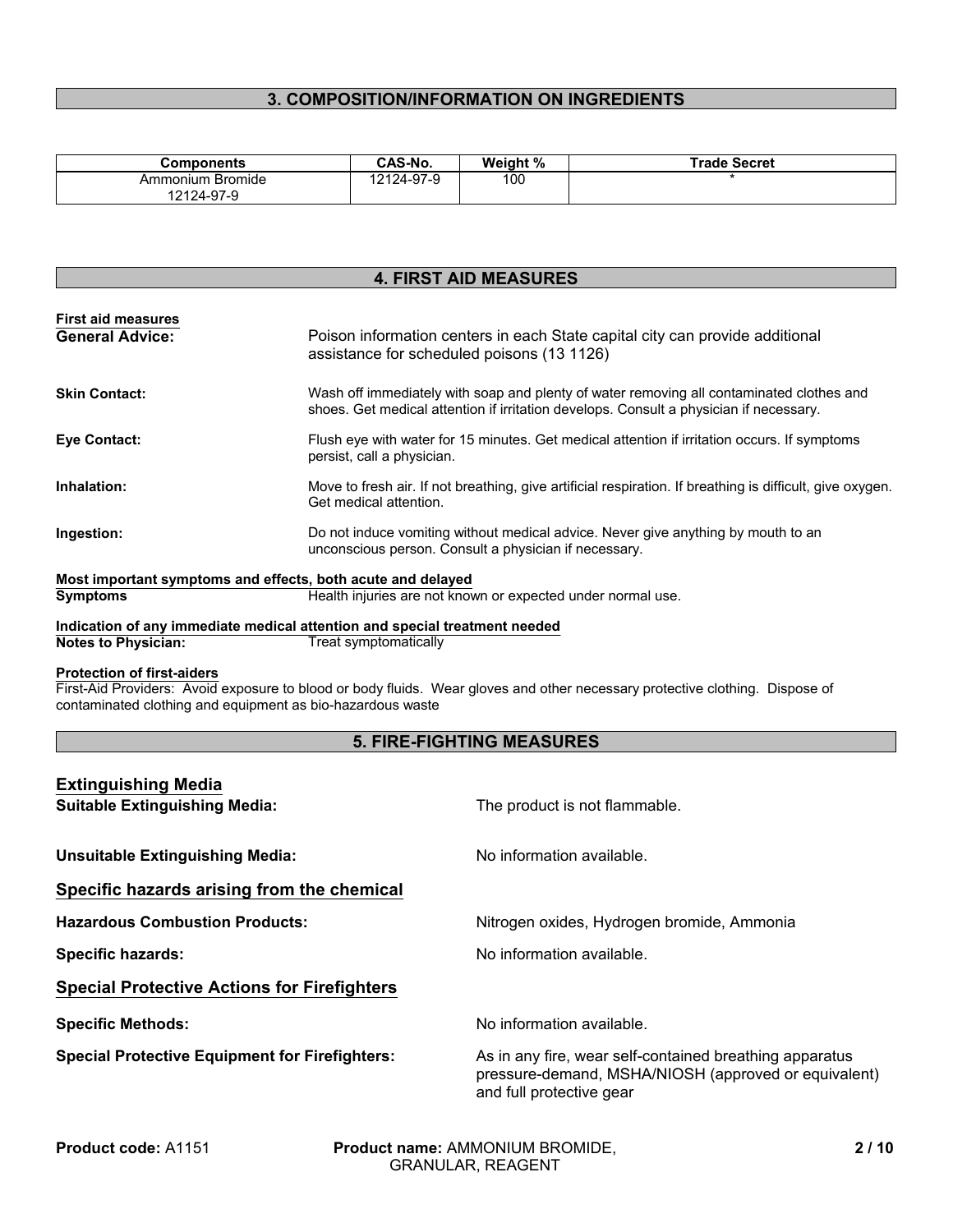# **6. ACCIDENTAL RELEASE MEASURES**

### **Personal precautions, protective equipment and emergency procedures**

| <b>Personal Precautions:</b>                         | Ensure adequate ventilation. Use personal protective equipment. Avoid contact with skin, eyes<br>and clothing. Keep people away from and upwind of spill/leak. Do not touch damaged<br>containers or spilled material unless wearing appropriate protective clothing. Remove all<br>sources of ignition. |  |
|------------------------------------------------------|----------------------------------------------------------------------------------------------------------------------------------------------------------------------------------------------------------------------------------------------------------------------------------------------------------|--|
| <b>Environmental precautions</b>                     | Prevent further leakage or spillage if safe to do so. Prevent product from entering<br>drains. Prevent entry into waterways, sewers, basements or confined areas.                                                                                                                                        |  |
| Methods and material for containment and cleaning up |                                                                                                                                                                                                                                                                                                          |  |
| <b>Methods for containment</b>                       | Stop leak if you can do it without risk. Cover with plastic sheet to prevent spreading.                                                                                                                                                                                                                  |  |
| Methods for cleaning up                              | Sweep up and shovel into suitable containers for disposal. Clean contaminated<br>surface thoroughly.                                                                                                                                                                                                     |  |

# **7. HANDLING AND STORAGE**

# **Precautions for safe handling**

#### **Technical Measures/Precautions:**

Provide sufficient air exchange and/or exhaust in work rooms. Keep away from incompatible materials.

#### **Safe Handling Advice:**

Wear personal protective equipment. Avoid contact with skin, eyes and clothing. Keep away from heat and sources of ignition. Do not ingest. Do not breathe vapours/dust. Handle in accordance with good industrial hygiene and safety practice.

#### **Conditions for safe storage, including any incompatibilities**

#### **Technical Measures/Storage Conditions:**

Keep container tightly closed in a dry and well-ventilated place. Store at room temperature in the original container. Store away from incompatible materials. Hygroscopic.

### **Incompatible Materials:**

Strong oxidizing agents.

## **8. EXPOSURE CONTROLS/PERSONAL PROTECTION**

### **Control parameters**

### **National occupational exposure limits**

**United States**

| <b>Components</b>                       | <b>OSHA</b>        | <b>NIOSH</b>       | <b>ACGIH</b> | <b>WHEEL</b><br><b>AIH</b> |
|-----------------------------------------|--------------------|--------------------|--------------|----------------------------|
|                                         | <b>None</b><br>___ | <b>None</b><br>___ | None         | None<br>__                 |
| 124-97-9<br>. Bromide<br>454<br>nmonium |                    |                    |              |                            |

## **Canada**

| こomponents                                                  | Alberta | <b>British</b><br><b>Columbia</b> | Ontario     | Quebec |
|-------------------------------------------------------------|---------|-----------------------------------|-------------|--------|
|                                                             | None    | None                              | <b>None</b> | None   |
| $24 - 97 - 9$<br>.0101<br><b>Bromide</b><br><b>\mmonium</b> |         |                                   |             |        |

## **Australia and Mexico**

|--|--|--|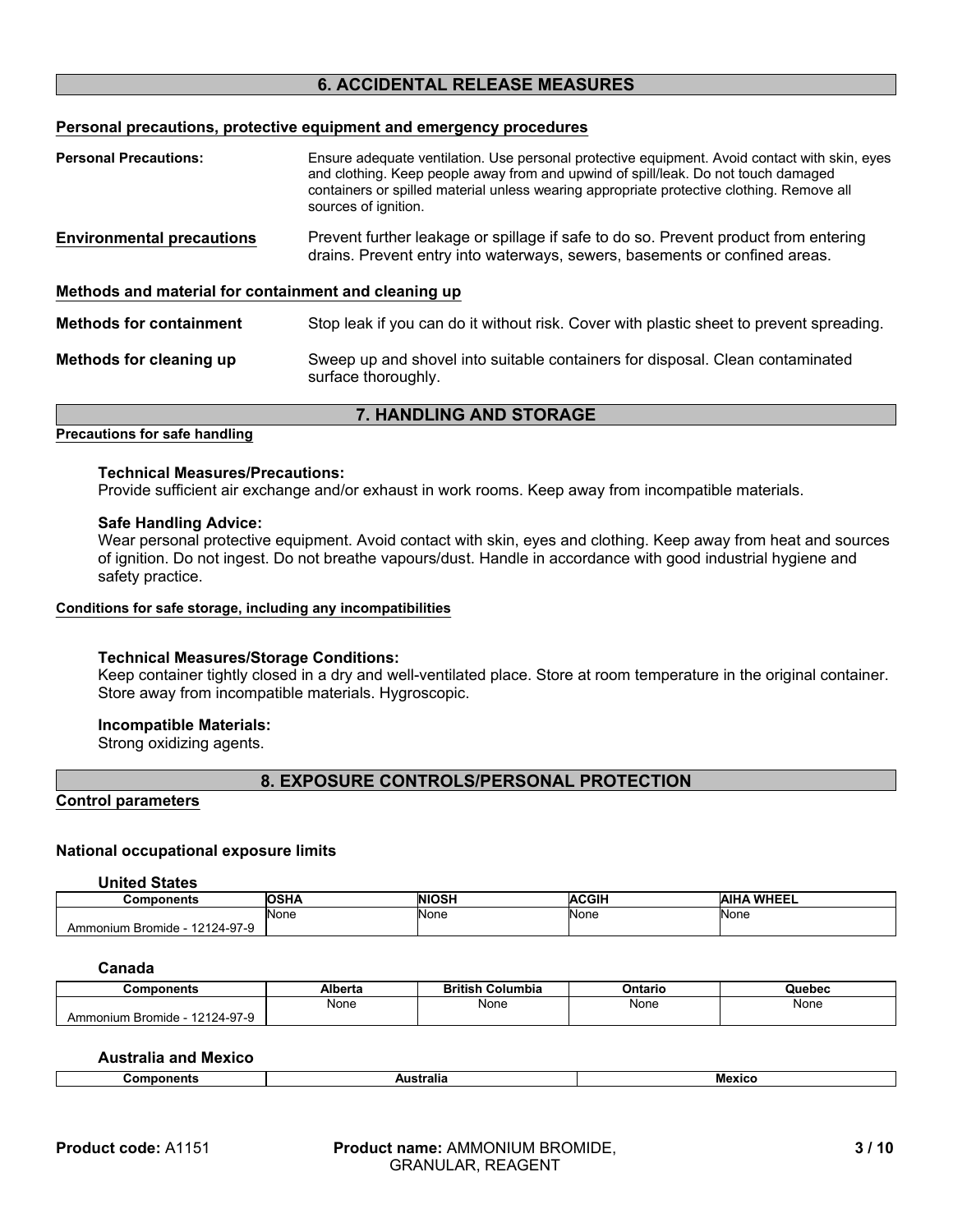| Ammonium Bromide                                      | None | <b>None</b> |
|-------------------------------------------------------|------|-------------|
|                                                       | .    | .           |
| $\sim$<br>.04.<br>$\lambda$<br>-u.<br>. -<br>ີ<br>. . |      |             |

#### **Appropriate engineering controls**

| Engineering measures to reduce exposure:                              | Ensure adequate ventilation. Use process enclosures, local<br>exhaust ventilation, or other engineering controls to keep<br>airborne levels below recommended exposure limits. If user<br>operations generate dust, fume or mist, use ventilation to<br>keep exposure to airborne contaminants below the exposure<br>limit. |
|-----------------------------------------------------------------------|-----------------------------------------------------------------------------------------------------------------------------------------------------------------------------------------------------------------------------------------------------------------------------------------------------------------------------|
| Individual protection measures, such as personal protective equipment |                                                                                                                                                                                                                                                                                                                             |

#### **Personal Protective Equipment**

| Eye protection:                | Safety glasses. Safety glasses with side-shields.                                                                                                           |
|--------------------------------|-------------------------------------------------------------------------------------------------------------------------------------------------------------|
| Skin and body protection:      | Long sleeved clothing. Chemical resistant apron. Gloves.                                                                                                    |
| <b>Respiratory protection:</b> | Effective dust mask. Wear respirator with dust filter                                                                                                       |
| Hygiene measures:              | Avoid contact with skin, eyes and clothing. Wash hands before breaks and<br>immediately after handling the product. When using, do not eat, drink or smoke. |

## **9. PHYSICAL AND CHEMICAL PROPERTIES**

**Physical state:** Solid.

**Odor:** No information available

**Formula:** NH4Br

**Flash Point Tested according to:** Not available

**Autoignition Temperature (°C/°F):** No information available

**Boiling point/range(°C/°F):** No information available

**Specific gravity:** No information available

**Evaporation rate:** No information available

**Odor threshold (ppm):** No information available

**Miscibility:** No information available **Appearance:** Crystals. Granular. Powder.

**Taste** No information available

**Flash point (°C):** No data available

**Lower Explosion Limit (%):** No information available

**pH:** No information available

**Decomposition temperature(°C/°F):** No information available

**Vapor pressure @ 20°C (kPa):** No information available

**Vapor density:** No information available

**Partition coefficient (n-octanol/water):** No information available

**Solubility:** Soluble in Water **Color:** White.

**Molecular/Formula weight:** 97.94

**Flashpoint (°C/°F):** No information available.

**Upper Explosion Limit (%):** No information available

**Melting point/range(°C/°F):** 452°C/846°F

**Bulk density:** No information available

**Density (g/cm3):** 2.429

**VOC content (g/L):** No information available

**Viscosity:** No information available

#### **10. STABILITY AND REACTIVITY**

#### **Reactivity**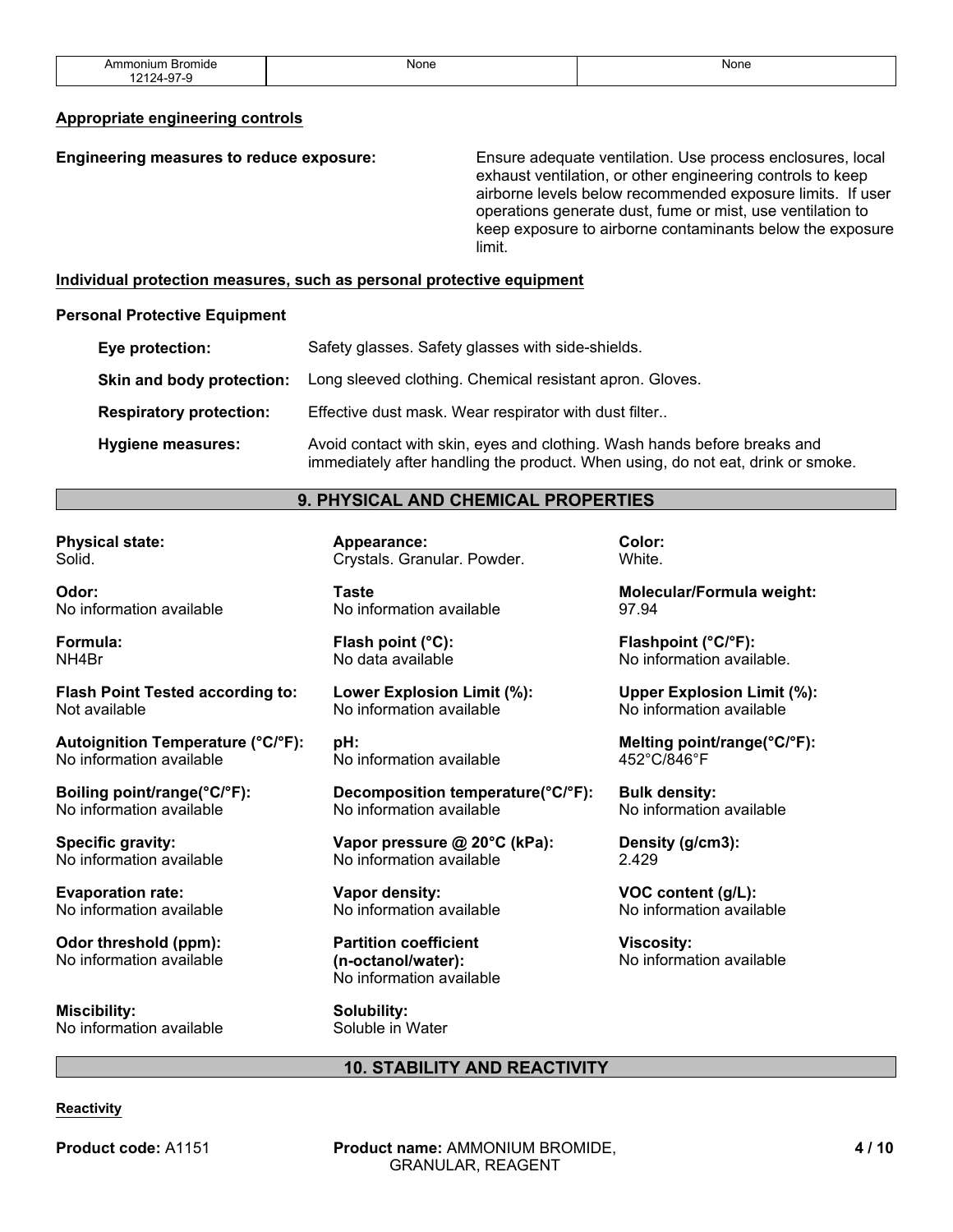# **10. STABILITY AND REACTIVITY**

No information available

| <b>Chemical stability</b><br>Stability:                  | Hygroscopic. Stable at normal conditions.                                           |
|----------------------------------------------------------|-------------------------------------------------------------------------------------|
| <b>Possibility of Hazardous Reactions:</b>               | Hazardous polymerization does not occur                                             |
|                                                          |                                                                                     |
| <b>Conditions to avoid:</b>                              | Heat. Ignition sources. Incompatible materials. Exposure to moisture.               |
| <b>Incompatible Materials:</b>                           | Strong oxidizing agents.                                                            |
|                                                          | Hazardous decomposition products: Hydrogen Bromide. Nitrogen oxides (NOx). Ammonia. |
| <b>Other Information</b>                                 |                                                                                     |
| <b>Corrosivity:</b>                                      | No information available                                                            |
| Special Remarks on Corrosivity: No information available |                                                                                     |
|                                                          | <b>11. TOXICOLOGICAL INFORMATION</b>                                                |

## **Information on likely routes of exposure**

**Principal Routes of Exposure:** Eyes. Ingestion. Inhalation.

### **Acute Toxicity**

### **Component Information**

#### *Ammonium Bromide - 12124-97-9*

**LD50/dermal/rabbit =** No information available **LC50/inhalation/rat =** No information available **LD50/oral/mouse =** No information available **LC50/inhalation/mouse =** No infomation available **LD50/oral/rat =** = 2700 mg/kg Oral LD50 Rat **Other LD50 or LC50information =** No information available **LD50/dermal/rat =** No information available

### **Product Information**

**LD50/oral/rat = VALUE- Acute Tox Oral =** 2700mg/kg

**LD50/oral/mouse = Value - Acute Tox Oral =** No information available

**LD50/dermal/rabbit VALUE-Acute Tox Dermal =** No information available

**LD50/dermal/rat VALUE -Acute Tox Dermal =** No information available

**LC50/inhalation/rat VALUE-Vapor =** No information available

**Product code:** A1151

**Product name:** AMMONIUM BROMIDE, GRANULAR, REAGENT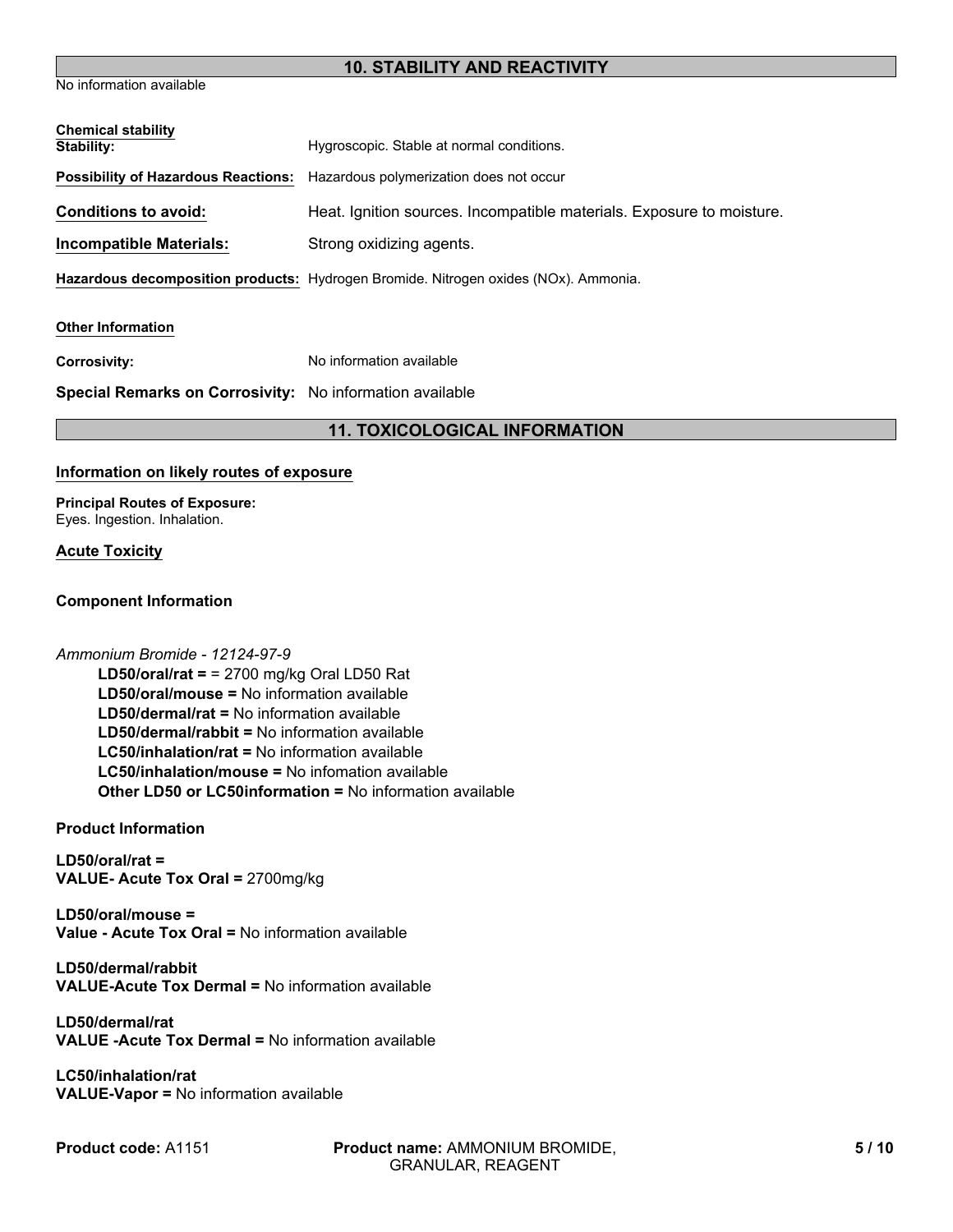**VALUE-Gas =** No information available **VALUE-Dust/Mist =** No information available

## **LC50/Inhalation/mouse**

**VALUE-Vapor =** No information available **VALUE - Gas =** No information available

**VALUE - Dust/Mist =** No information available

## **Symptoms**

| <b>Skin Contact:</b>           | May cause skin irritation.                                                                                |
|--------------------------------|-----------------------------------------------------------------------------------------------------------|
| <b>Eye Contact:</b>            | May cause eye irritation.                                                                                 |
| <b>Inhalation</b><br>Ingestion | May cause irritation of respiratory tract.<br>Health injuries are not known or expected under normal use. |
| <b>Aspiration hazard</b>       | No information available                                                                                  |
|                                | Delayed and immediate effects as well as chronic effects from short and long-term exposure                |
| <b>Chronic Toxicity</b>        | No information available                                                                                  |
| <b>Sensitization:</b>          | No information available                                                                                  |
| <b>Mutagenic Effects:</b>      | No information available                                                                                  |

Carcinogenic effects: Not considered carcinogenic

| Components       | <b>ACGIH -</b><br>Carcinogens | IARC       | <b>NTP</b> | <b>OSHA HCS -</b><br><b>Carcinogens</b> | Australia - Prohibited<br>Carcinogenic<br><b>Substances</b> | Australia - Notifiable<br>Carcinogenic<br><b>Substances</b> |
|------------------|-------------------------------|------------|------------|-----------------------------------------|-------------------------------------------------------------|-------------------------------------------------------------|
| Ammonium Bromide | Not listed                    | Not listed | Not listed | Not listed                              | Not listed                                                  | Not listed                                                  |

| <b>Reproductive toxicity</b>          | No data is available     |
|---------------------------------------|--------------------------|
| <b>Reproductive Effects:</b>          | No information available |
| <b>Developmental Effects:</b>         | No information available |
| <b>Teratogenic Effects:</b>           | No information available |
| <b>Specific Target Organ Toxicity</b> |                          |
| <b>STOT - single exposure</b>         | No information available |
| <b>STOT - repeated exposure</b>       | No information available |
| <b>Target Organs:</b>                 | No information available |

# **12. ECOLOGICAL INFORMATION**

# **Ecotoxicity**

**Ecotoxicity effects:** No data available.

Persistence and degradability: No information available

**Product name:** AMMONIUM BROMIDE, **Product code:** A1151 **6 / 10**GRANULAR, REAGENT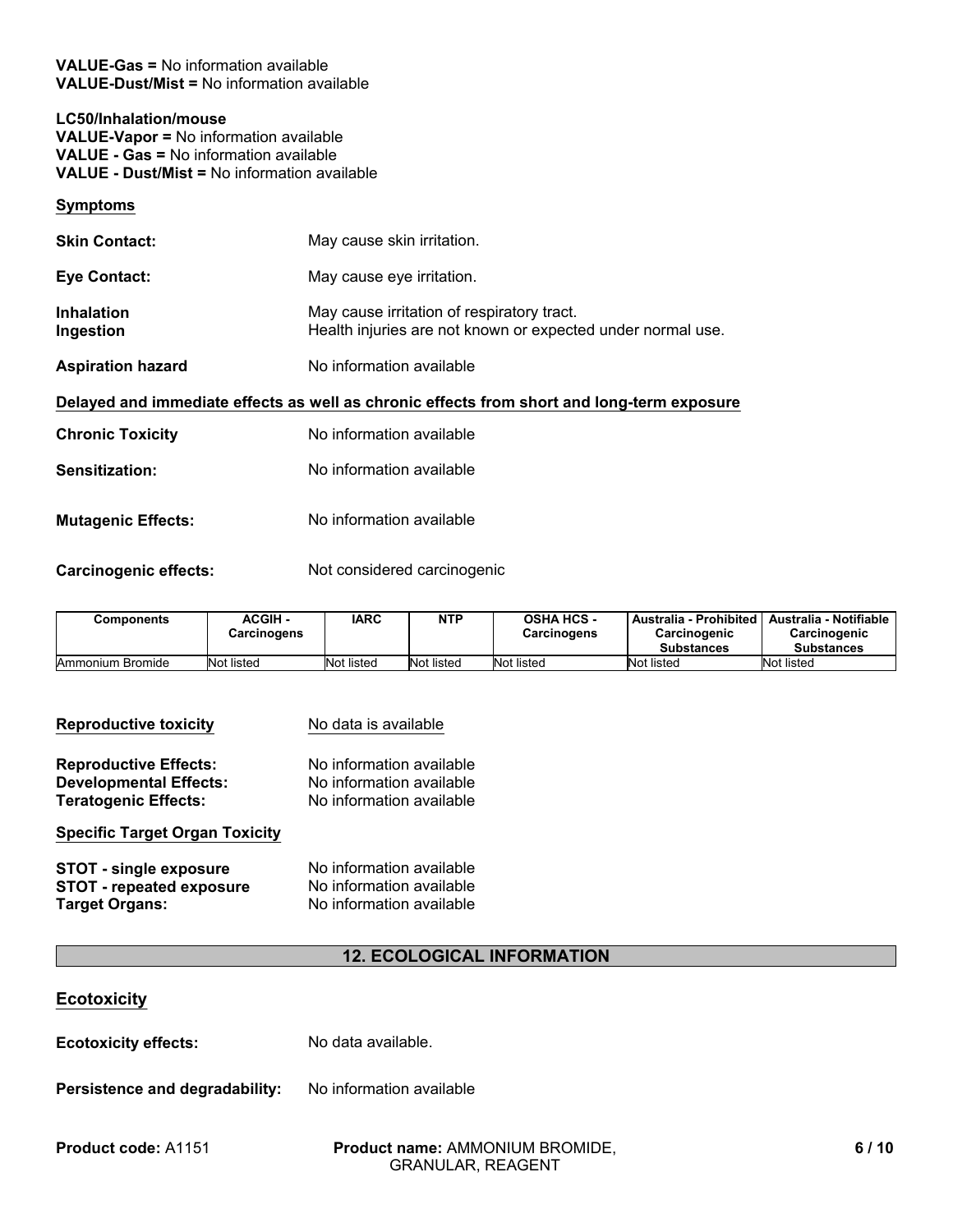# **Bioaccumulative potential:** No information available

**Mobility:** No information available

# **13. DISPOSAL CONSIDERATIONS**

## **Disposal Methods**

### **Waste from residues / unused products:**

Waste must be disposed of in accordance with Federal, State and Local regulation.

## **Contaminated packaging:**

Empty containers should be taken for local recycling, recovery or waste disposal

| Components       | <b>RCRA - F Series</b><br>Wastes | <b>IRCRA - K Series</b><br><b>Wastes</b> | <b>RCRA-P</b><br><b>Series</b><br><b>Wastes</b> | <b>RCRA - U Series Wastes</b> |
|------------------|----------------------------------|------------------------------------------|-------------------------------------------------|-------------------------------|
| Ammonium Bromide | <b>None</b>                      | None                                     | None                                            | <b>None</b>                   |

## **14. TRANSPORT INFORMATION**

#### **DOT**

| UN-No:                       | Not Regulated            |
|------------------------------|--------------------------|
| <b>Proper Shipping Name:</b> | No information available |
| <b>Hazard Class:</b>         | No information available |
| <b>Subsidiary Risk:</b>      | No information available |
| <b>Packing Group:</b>        | None                     |
| <b>ERG No:</b>               | No information available |
| <b>Marine Pollutant</b>      | No data available        |
| DOT RQ (lbs):                | No information available |
| <b>TDG (Canada)</b>          |                          |
| UN-No:                       | Not Regulated            |
| <b>Proper Shipping Name:</b> | No information available |
| <b>Hazard Class:</b>         | No information available |
| <b>Subsidiary Risk:</b>      | No information available |
| <b>Packing Group:</b>        | No information available |
| <b>Description:</b>          | No information available |
|                              |                          |
| ΔDR                          |                          |

# **ADR**

| <b>UN-No:</b>                | Not Regulated            |
|------------------------------|--------------------------|
| <b>Proper Shipping Name:</b> | No information available |
| <b>Hazard Class:</b>         | No information available |
| <b>Packing Group:</b>        | No information available |
| <b>Subsidiary Risk:</b>      | No information available |
| <b>Classification Code:</b>  | No information available |
| <b>Description:</b>          | No information available |
| <b>CEFIC Tremcard No:</b>    | No information available |

## **IMO / IMDG**

**Proper Shipping Name:**<br>Hazard Class: **Subsidiary Risk:** No information available<br> **Packing Group:** No information available

# **UN-No:** Not Regulated<br> **Proper Shipping Name:** No information available **Hazard Class:** No information available **Packing Group:** No information available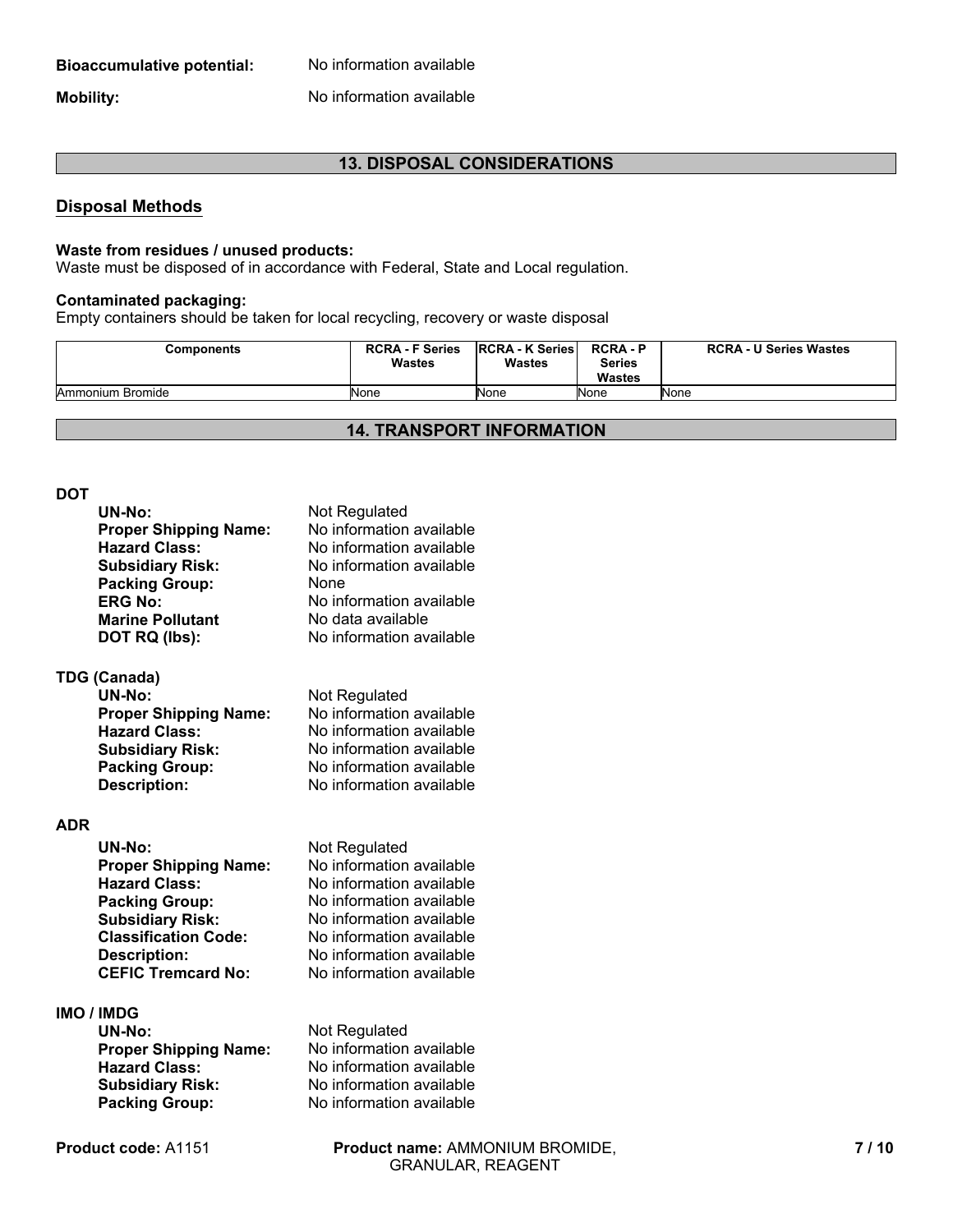## **14. TRANSPORT INFORMATION**

|             | <b>Description:</b>          | No information available |
|-------------|------------------------------|--------------------------|
|             | <b>IMDG Page:</b>            | No information available |
|             | <b>Marine Pollutant</b>      | No information available |
|             | <b>MFAG:</b>                 | No information available |
|             | <b>Maximum Quantity:</b>     | No information available |
| <b>RID</b>  |                              |                          |
|             | UN-No:                       | Not Regulated            |
|             | <b>Proper Shipping Name:</b> | No information available |
|             | <b>Hazard Class:</b>         | No information available |
|             | <b>Subsidiary Risk:</b>      | No information available |
|             | <b>Packing Group:</b>        | No information available |
|             | <b>Classification Code:</b>  | No information available |
|             | <b>Description:</b>          | No information available |
| <b>ICAO</b> |                              |                          |
|             | UN-No:                       | Not Regulated            |
|             | <b>Proper Shipping Name:</b> | No information available |
|             | <b>Hazard Class:</b>         | No information available |
|             | <b>Subsidiary Risk:</b>      | No information available |
|             | <b>Packing Group:</b>        | No information available |
|             | <b>Description:</b>          | No information available |
| <b>IATA</b> |                              |                          |
|             | UN-No:                       | Not Regulated            |
|             | <b>Proper Shipping Name:</b> | No information available |
|             | <b>Hazard Class:</b>         | No information available |
|             | <b>Subsidiary Risk:</b>      | No information available |
|             | <b>Packing Group:</b>        | No information available |
|             | <b>Description:</b>          | No information available |
|             |                              |                          |

### **15. REGULATORY INFORMATION**

#### **International Inventories**

| <b>Components</b> | <b>U.S. TSCA</b> | KOREA KECLI          | <b>Philippines</b><br>(PICCS) | l Japan ENCS        | CHINA   | Australia<br>(AICS) | <b>EINECS-No.</b> |
|-------------------|------------------|----------------------|-------------------------------|---------------------|---------|---------------------|-------------------|
| Ammonium Bromide  | Present          | Present KE-<br>01639 | Present                       | Present (1)-<br>106 | Present | Present             | Present 235-183-8 |

### **U.S. Regulations**

*Ammonium Bromide*

**Pennsylvania RTK:** Present **Massachusetts RTK:** Present

**RI RTK - Hazardous Substances List:** Present

#### **California Prop. 65: Safe Drinking Water and Toxic Enforcement Act of 1986.**

**Chemicals Known to the State of California to Cause Cancer:**

This product does not contain a chemical requiring a warning under California Prop. 65. (See table below)

#### **Chemicals Known to the State of California to Cause Reproductive Toxicity:**

This product does not contain a chemical requiring a warning under California Prop. 65. (See table below)

| <b>Components</b> | Carcinogen        | Developmental Toxicity | <b>Male Reproductive</b> | <b>Female Reproductive</b> |
|-------------------|-------------------|------------------------|--------------------------|----------------------------|
|                   |                   |                        | Toxicitv                 | Toxicity:                  |
| Ammonium Bromide  | <b>Not Listed</b> | Not Listed             | Not Listed               | <b>Not Listed</b>          |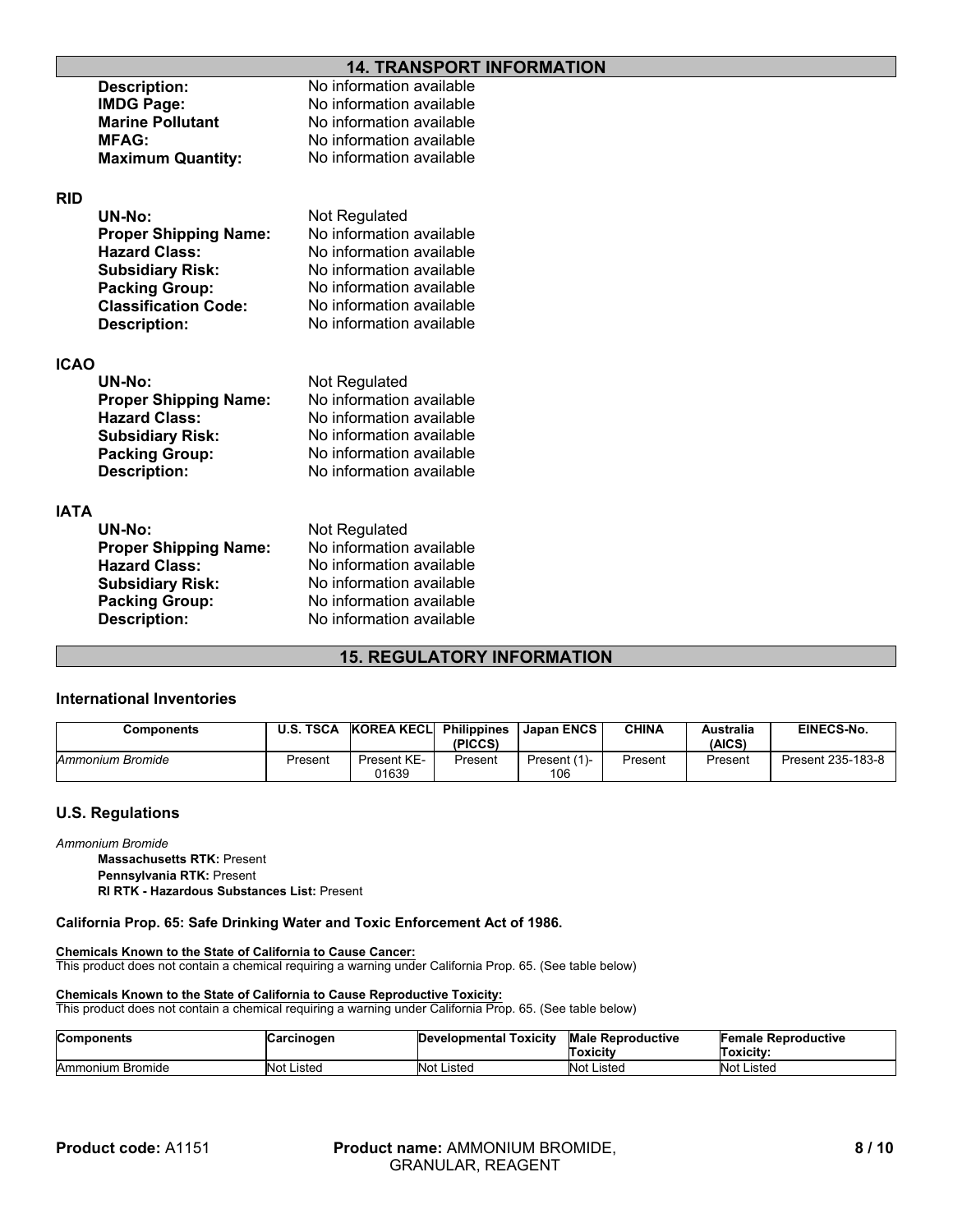#### **CERCLA/SARA**

| Components       |                      |                                                                     |                  | Section 313 -            | Section 313 - Reporting |
|------------------|----------------------|---------------------------------------------------------------------|------------------|--------------------------|-------------------------|
|                  | Substances and their | Hazardous                                                           | <b>Hazardous</b> | <b>Chemical Category</b> | de minimis              |
|                  |                      | <b>Reportable Quantities Substances and TPQs Substances and RQs</b> |                  |                          |                         |
| Ammonium Bromide | None                 | <b>None</b>                                                         | None             | <b>N</b> one             | None                    |

#### **U.S. TSCA**

| Components       | TSCA Section 5(a)2 - Chemicals With Significant<br><b>New Use Rules (SNURS)</b> | <b>TSCA 8(d) -Health and Safety Reporting</b> |
|------------------|---------------------------------------------------------------------------------|-----------------------------------------------|
| Ammonium Bromide | Not Applicable                                                                  | Not Applicable                                |

## **Canada**

#### **WHMIS hazard class:**

D2A Very toxic materials

#### **Canada Controlled Products Regulation:**

This product has been classified according to the hazard criteria of the CPR (Controlled Products Regulation) and the MSDS contains all of the information required by the CPR.

#### **Inventory**

| Con<br>ш               | . .<br>ı<br>$\sim$<br>ми<br><b>UJJL</b> | $\cdots$<br>DSI<br>I R |
|------------------------|-----------------------------------------|------------------------|
| Amr<br>nide<br>൸<br>וכ | Jrocon*                                 | <b>No</b><br>.isteo    |

| <b>Components</b> | <b>ICEPA Schedule I - Toxic Substances</b> | CEPA - 2010 Greenhouse Gases Subject to Manditory<br>Reportinc |
|-------------------|--------------------------------------------|----------------------------------------------------------------|
| Ammonium Bromide  | Not listed                                 | Not listed                                                     |

#### **EU Classification**

#### **R-phrase(s)**

R36 - Irritating to eyes. R38 - Irritating to skin.

### **S -phrase(s)**

none

| <b>Components</b> | fication | Limits:              | Safety  |
|-------------------|----------|----------------------|---------|
|                   | чаээн.   | <b>Concentration</b> | Phrases |
| Ammonium Bromide  |          | ⊥nformation<br>NO.   |         |

## **The product is classified in accordance with Annex VI to Directive 67/548/EEC**

**Indication of danger:** None.